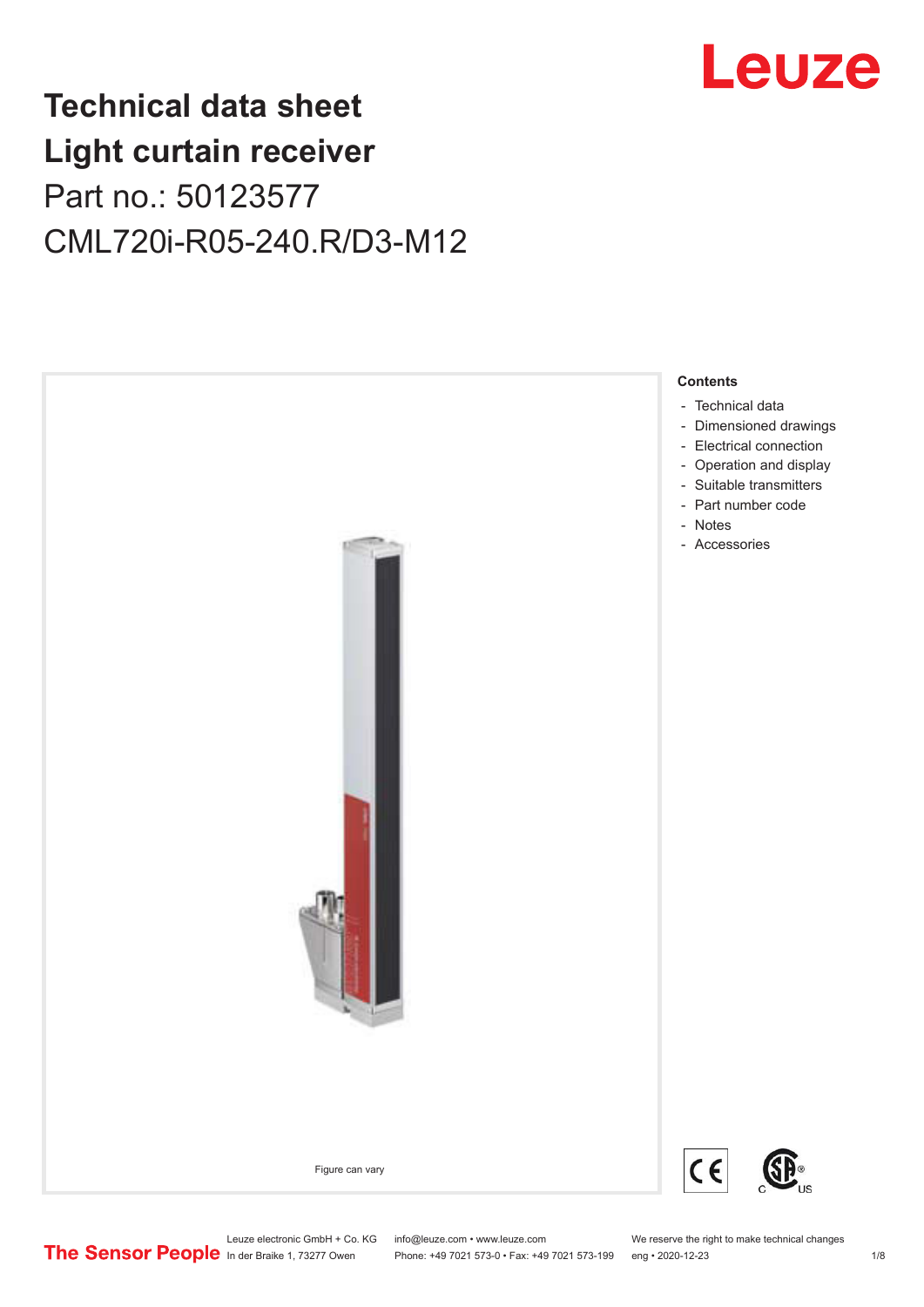### <span id="page-1-0"></span>**Technical data**

# Leuze

| <b>Basic data</b>                                 |                                                                                                             |
|---------------------------------------------------|-------------------------------------------------------------------------------------------------------------|
| Series                                            | 720                                                                                                         |
| <b>Operating principle</b>                        | Throughbeam principle                                                                                       |
| Device type                                       | Receiver                                                                                                    |
| <b>Contains</b>                                   | Accessories for the use of the BT-2R1                                                                       |
| <b>Application</b>                                | Object measurement                                                                                          |
| <b>Special version</b>                            |                                                                                                             |
| <b>Special version</b>                            | Crossed-beam scanning                                                                                       |
|                                                   | Diagonal-beam scanning                                                                                      |
|                                                   | Parallel-beam scanning                                                                                      |
| <b>Optical data</b>                               |                                                                                                             |
| <b>Operating range</b>                            | Guaranteed operating range                                                                                  |
| <b>Operating range</b>                            | 0.13.5m                                                                                                     |
| <b>Operating range limit</b>                      | Typical operating range                                                                                     |
| <b>Operating range limit</b>                      | 0.14.5m                                                                                                     |
| <b>Measurement field length</b>                   | 240 mm                                                                                                      |
| <b>Number of beams</b>                            | 48 Piece(s)                                                                                                 |
| <b>Beam spacing</b>                               | 5 <sub>mm</sub>                                                                                             |
| Measurement data                                  |                                                                                                             |
| Minimum object diameter                           | $10 \text{ mm}$                                                                                             |
| <b>Electrical data</b>                            |                                                                                                             |
| <b>Protective circuit</b>                         | Polarity reversal protection                                                                                |
|                                                   | Short circuit protected                                                                                     |
|                                                   | <b>Transient protection</b>                                                                                 |
|                                                   |                                                                                                             |
| Performance data                                  |                                                                                                             |
| Supply voltage U <sub>B</sub>                     | 18  30 V, DC                                                                                                |
| <b>Residual ripple</b>                            | 0  15 %, From $U_{\rm B}$                                                                                   |
| <b>Open-circuit current</b>                       | 0  165 mA, The specified values refer<br>to the entire package consisting of trans-<br>mitter and receiver. |
|                                                   |                                                                                                             |
| Inputs/outputs selectable<br>Output current, max. | 100 mA                                                                                                      |
| Input resistance                                  | $6,000 \Omega$                                                                                              |
| Number of inputs/outputs selectable 2 Piece(s)    |                                                                                                             |
| Type                                              | Inputs/outputs selectable                                                                                   |
| Voltage type, outputs                             | DC                                                                                                          |
| Switching voltage, outputs                        | Typ. $U_{\rm B}$ / 0 V                                                                                      |
| Switching voltage, inputs                         | high: ≥6V                                                                                                   |
|                                                   | $low: \leq 4V$                                                                                              |
|                                                   |                                                                                                             |
| Input/output 1                                    |                                                                                                             |
| Activation/disable delay                          | 1 <sub>ms</sub>                                                                                             |
|                                                   |                                                                                                             |
| <b>Timing</b>                                     |                                                                                                             |
| <b>Cycle time</b>                                 | 1.84 ms                                                                                                     |
| Response time per beam                            | 30 µs                                                                                                       |
| <b>Interface</b>                                  |                                                                                                             |
| Type                                              | RS 485 Modbus                                                                                               |
| <b>RS 485</b>                                     |                                                                                                             |
| <b>Function</b>                                   | Process                                                                                                     |

| <b>Service interface</b>                                       |                                                      |
|----------------------------------------------------------------|------------------------------------------------------|
| Type                                                           | IO-Link                                              |
|                                                                |                                                      |
| <b>IO-Link</b>                                                 |                                                      |
| <b>Function</b>                                                | Configuration via software                           |
|                                                                | Service                                              |
|                                                                |                                                      |
| <b>Connection</b>                                              |                                                      |
| <b>Number of connections</b>                                   | 2 Piece(s)                                           |
| <b>Plug outlet</b>                                             | Rear side                                            |
|                                                                |                                                      |
| <b>Connection 1</b><br><b>Function</b>                         |                                                      |
|                                                                | Configuration interface<br>Connection to transmitter |
|                                                                |                                                      |
|                                                                | Signal IN                                            |
|                                                                | Signal OUT<br>Voltage supply                         |
| <b>Type of connection</b>                                      | Connector                                            |
| <b>Thread size</b>                                             | M <sub>12</sub>                                      |
| Type                                                           | Male                                                 |
| <b>Material</b>                                                | Metal                                                |
| No. of pins                                                    | 8-pin                                                |
| Encoding                                                       | A-coded                                              |
|                                                                |                                                      |
| <b>Connection 2</b>                                            |                                                      |
| <b>Function</b>                                                | <b>BUS IN</b>                                        |
|                                                                | <b>BUS OUT</b>                                       |
| <b>Type of connection</b>                                      | Connector                                            |
| <b>Thread size</b>                                             | M <sub>12</sub>                                      |
| Type                                                           | Female                                               |
| <b>Material</b>                                                | Metal                                                |
| No. of pins                                                    | 5-pin                                                |
| Encoding                                                       | B-coded                                              |
| <b>Mechanical data</b>                                         |                                                      |
|                                                                |                                                      |
| Design                                                         | Cubic                                                |
| Dimension (W x H x L)                                          | 29 mm x 35.4 mm x 263 mm                             |
| <b>Housing material</b>                                        | Metal                                                |
| <b>Metal housing</b>                                           | Aluminum                                             |
| Lens cover material                                            | Plastic                                              |
| Net weight                                                     | 500 <sub>g</sub>                                     |
| <b>Housing color</b><br>Type of fastening                      | Silver                                               |
|                                                                | Groove mounting                                      |
|                                                                | Via optional mounting device                         |
| <b>Operation and display</b>                                   |                                                      |
|                                                                | <b>LED</b>                                           |
| Type of display                                                | OLED display                                         |
| <b>Number of LEDs</b>                                          |                                                      |
| Type of configuration                                          | 2 Piece(s)<br>Software                               |
|                                                                | Teach-in                                             |
|                                                                |                                                      |
| <b>Environmental data</b>                                      |                                                      |
|                                                                | $-3060 °C$                                           |
| Ambient temperature, operation<br>Ambient temperature, storage | $-4070 °C$                                           |
|                                                                |                                                      |
|                                                                |                                                      |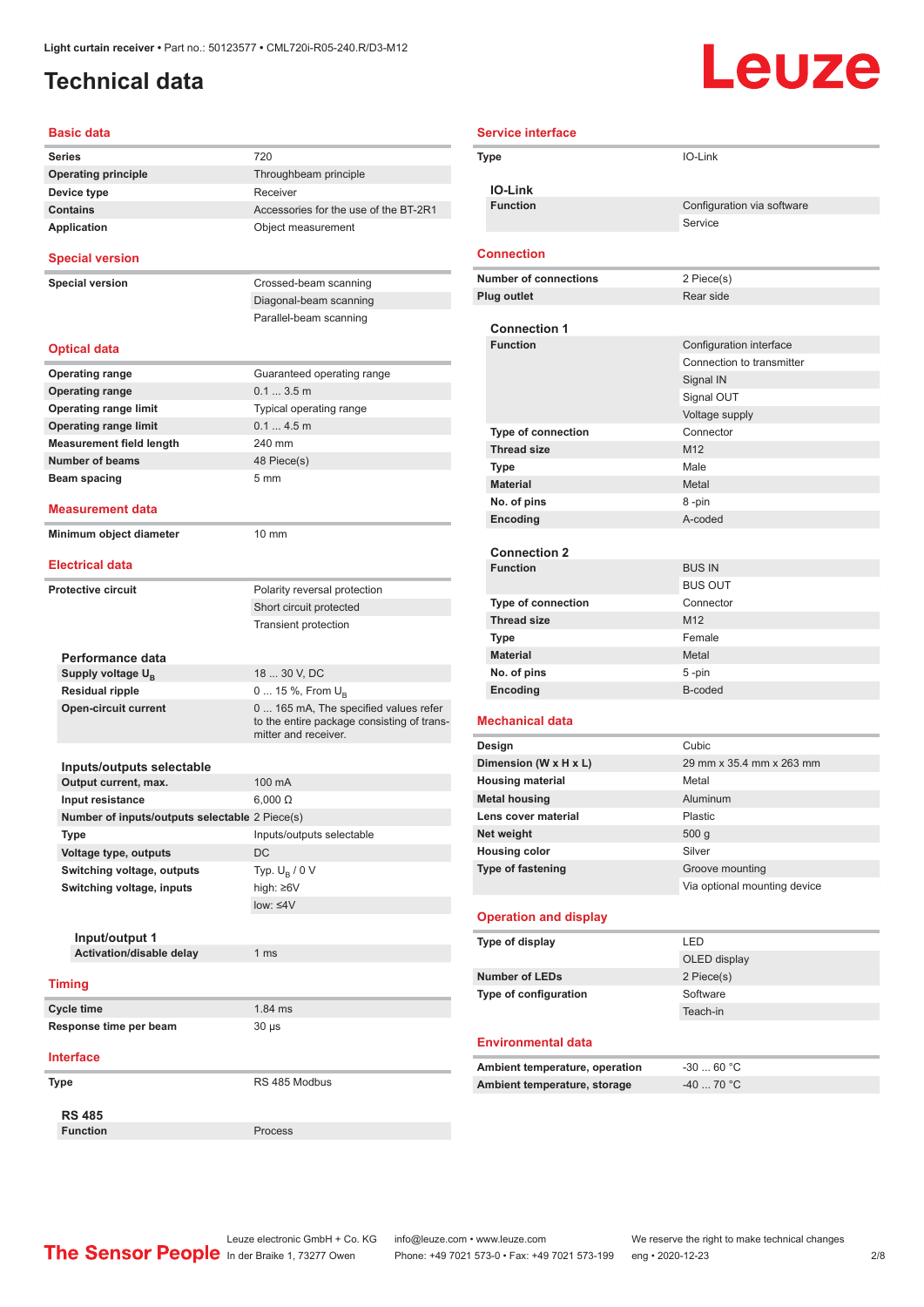## **Technical data**

## Leuze

#### **Certifications**

| Degree of protection     | IP 65         |
|--------------------------|---------------|
| <b>Protection class</b>  | Ш             |
| <b>Certifications</b>    | c CSA US      |
| <b>Standards applied</b> | IEC 60947-5-2 |
|                          |               |

#### **Classification**

| <b>Customs tariff number</b> | 90314990 |
|------------------------------|----------|
| eCl@ss 5.1.4                 | 27270910 |
| eCl@ss 8.0                   | 27270910 |
| eCl@ss 9.0                   | 27270910 |
| eCl@ss 10.0                  | 27270910 |
| eCl@ss 11.0                  | 27270910 |
| <b>ETIM 5.0</b>              | EC002549 |
| <b>ETIM 6.0</b>              | EC002549 |
| <b>ETIM 7.0</b>              | EC002549 |
|                              |          |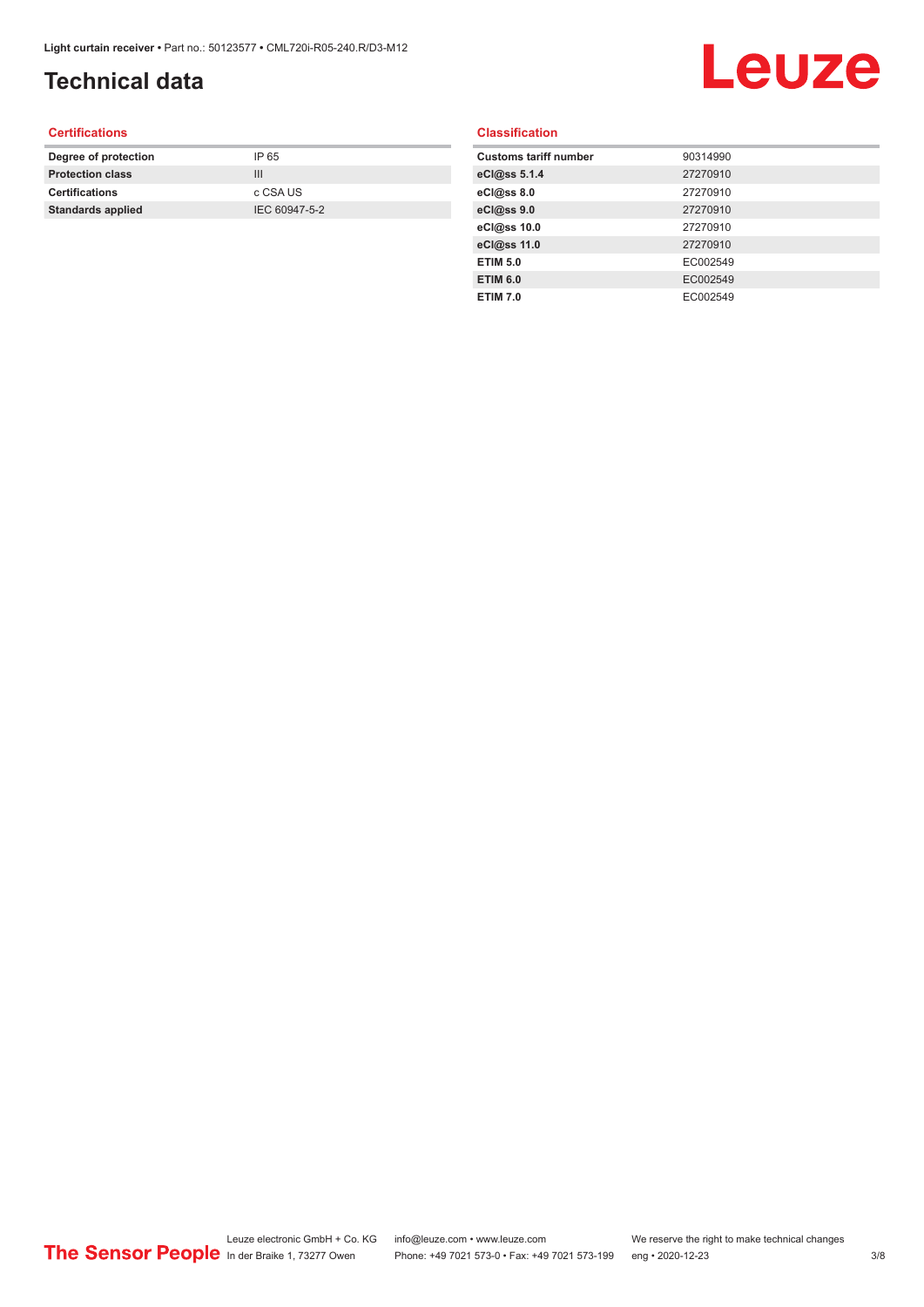#### <span id="page-3-0"></span>**Dimensioned drawings**

All dimensions in millimeters



B Measurement field length 240 mm

F M6 thread G Fastening groove

- T Transmitter
- R Receiver
- 
- Y 2.5 mm

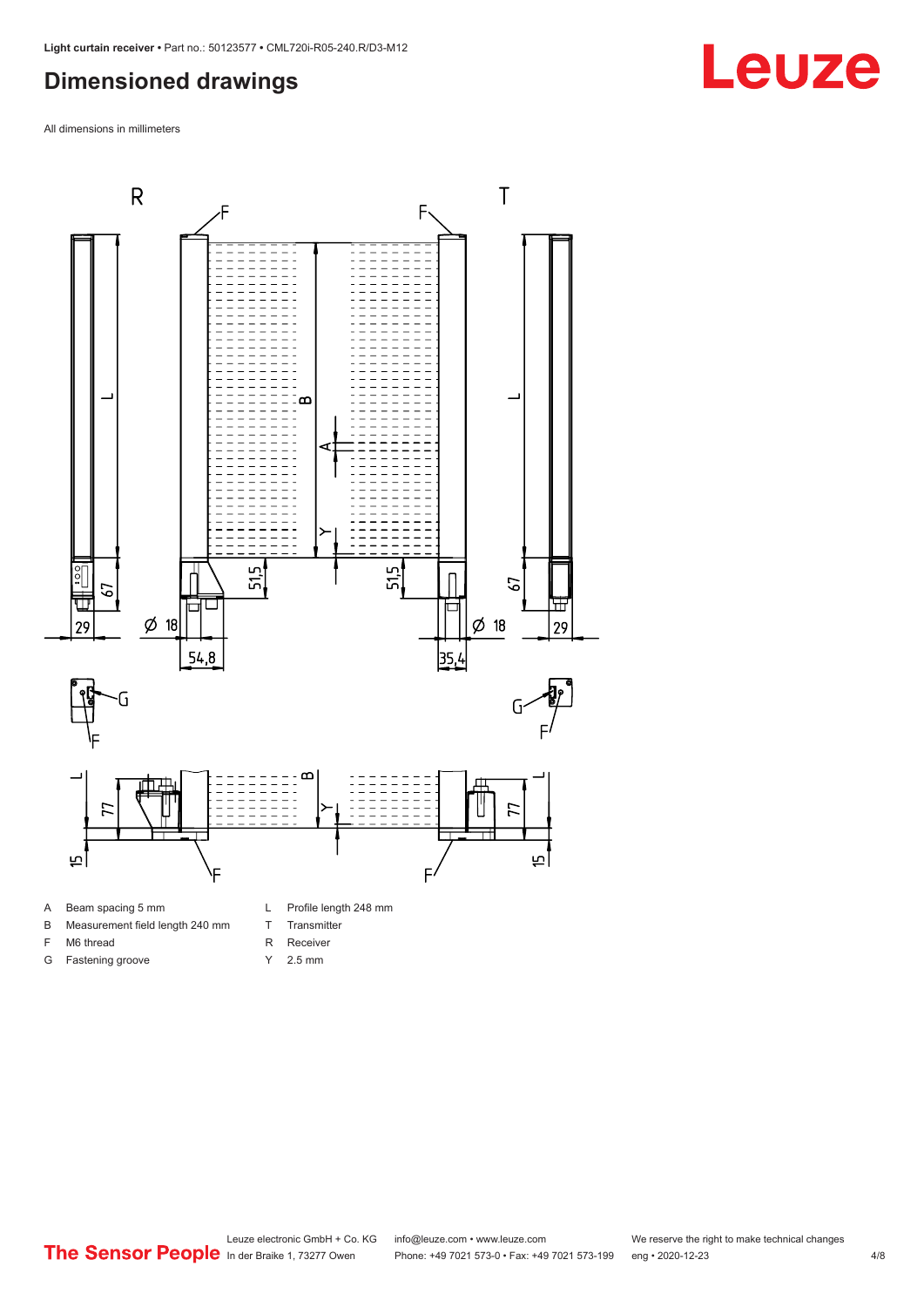#### <span id="page-4-0"></span>**Dimensioned drawings**





A PWR / SW IN / OUT B BUS IN / OUT

## **Electrical connection**

#### **Connection 1**

| <b>Function</b>    | Configuration interface   |
|--------------------|---------------------------|
|                    | Connection to transmitter |
|                    | Signal IN                 |
|                    | Signal OUT                |
|                    | Voltage supply            |
| Type of connection | Connector                 |
| <b>Thread size</b> | M12                       |
| <b>Type</b>        | Male                      |
| <b>Material</b>    | Metal                     |
| No. of pins        | 8-pin                     |
| Encoding           | A-coded                   |

#### **Pin Pin assignment**

|                | $V +$            |  |  |
|----------------|------------------|--|--|
| $\overline{2}$ | I/O <sub>1</sub> |  |  |
| 3              | <b>GND</b>       |  |  |
| $\overline{4}$ | IO-Link          |  |  |
| 5              | I/O <sub>2</sub> |  |  |
| 6              | RS 485 Tx+       |  |  |
|                | RS 485 Tx+       |  |  |
| 8              | <b>FE/SHIELD</b> |  |  |
|                |                  |  |  |



#### **Connection 2**

| <b>Function</b>    | <b>BUS IN</b>  |
|--------------------|----------------|
|                    | <b>BUS OUT</b> |
| Type of connection | Connector      |
| <b>Thread size</b> | M12            |
| <b>Type</b>        | Female         |
| <b>Material</b>    | Metal          |
| No. of pins        | $5$ -pin       |
| Encoding           | B-coded        |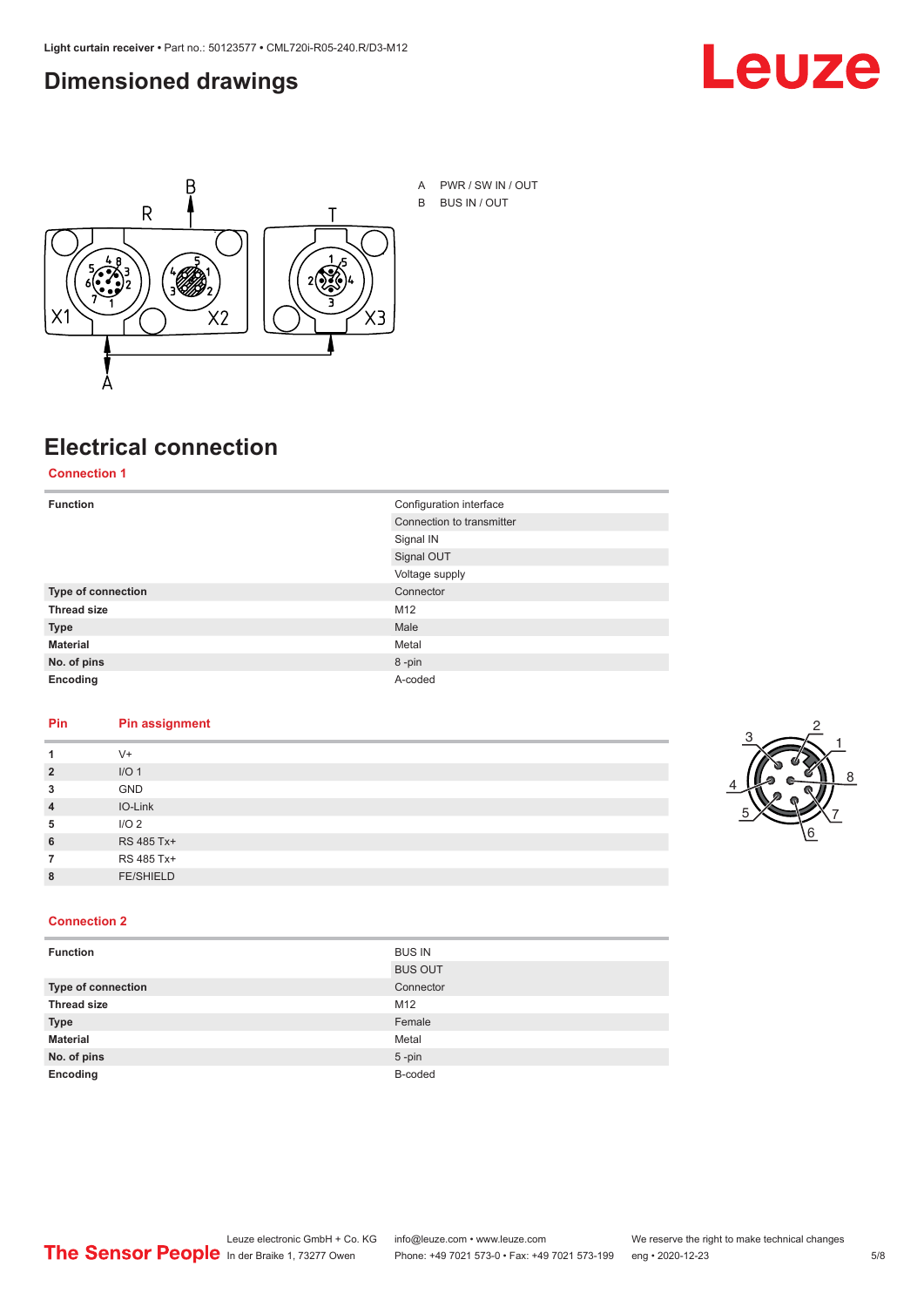## <span id="page-5-0"></span>**Electrical connection**

#### **Pin Pin assignment 1** V+ **2** Tx-**3** PB GND **4** Tx+ **5** FE/SHIELD 3 2 1 5 4



| <b>LED</b>     | <b>Display</b>           | <b>Meaning</b>                         |
|----------------|--------------------------|----------------------------------------|
|                | Green, continuous light  | Operational readiness                  |
|                | Green, flashing          | Teach / error                          |
| $\overline{2}$ | Yellow, continuous light | Light path free, with function reserve |
|                | Yellow, flashing         | No function reserve                    |
|                | Off                      | Object detected                        |

#### **Suitable transmitters**

| Part no. | <b>Designation</b>        | <b>Article</b>               | <b>Description</b>                                                          |
|----------|---------------------------|------------------------------|-----------------------------------------------------------------------------|
| 50119451 | CML720i-T05-240.R-<br>M12 | Light curtain<br>transmitter | Operating range: 0.1  3.5 m<br>Connection: Connector, M12, Rear side, 5-pin |

### **Part number code**

Part designation: **CML7XXi-YZZ-AAAA.BCCCDDD-EEEFFF**

| <b>CML</b>  | <b>Operating principle</b><br>Measuring light curtain                                                                                     |
|-------------|-------------------------------------------------------------------------------------------------------------------------------------------|
| 7XXi        | <b>Series</b><br>720i: 720i series<br>730i: 730i series                                                                                   |
| Y           | Device type<br>T: transmitter<br>R: receiver                                                                                              |
| <b>ZZ</b>   | <b>Beam spacing</b><br>$05:5$ mm<br>10:10 mm<br>20:20 mm<br>40:40 mm                                                                      |
| <b>AAAA</b> | Measurement field length [mm], dependent on beam spacing                                                                                  |
| в           | Equipment<br>A: connector outlet, axial<br>R: rear connector outlet                                                                       |
| <b>CCC</b>  | Interface<br>L: IO-Link<br>/CN: CANopen<br>/PB: PROFIBUS<br>/PN: PROFINET<br>/CV: Analog current and voltage output<br>/D3: RS 485 Modbus |

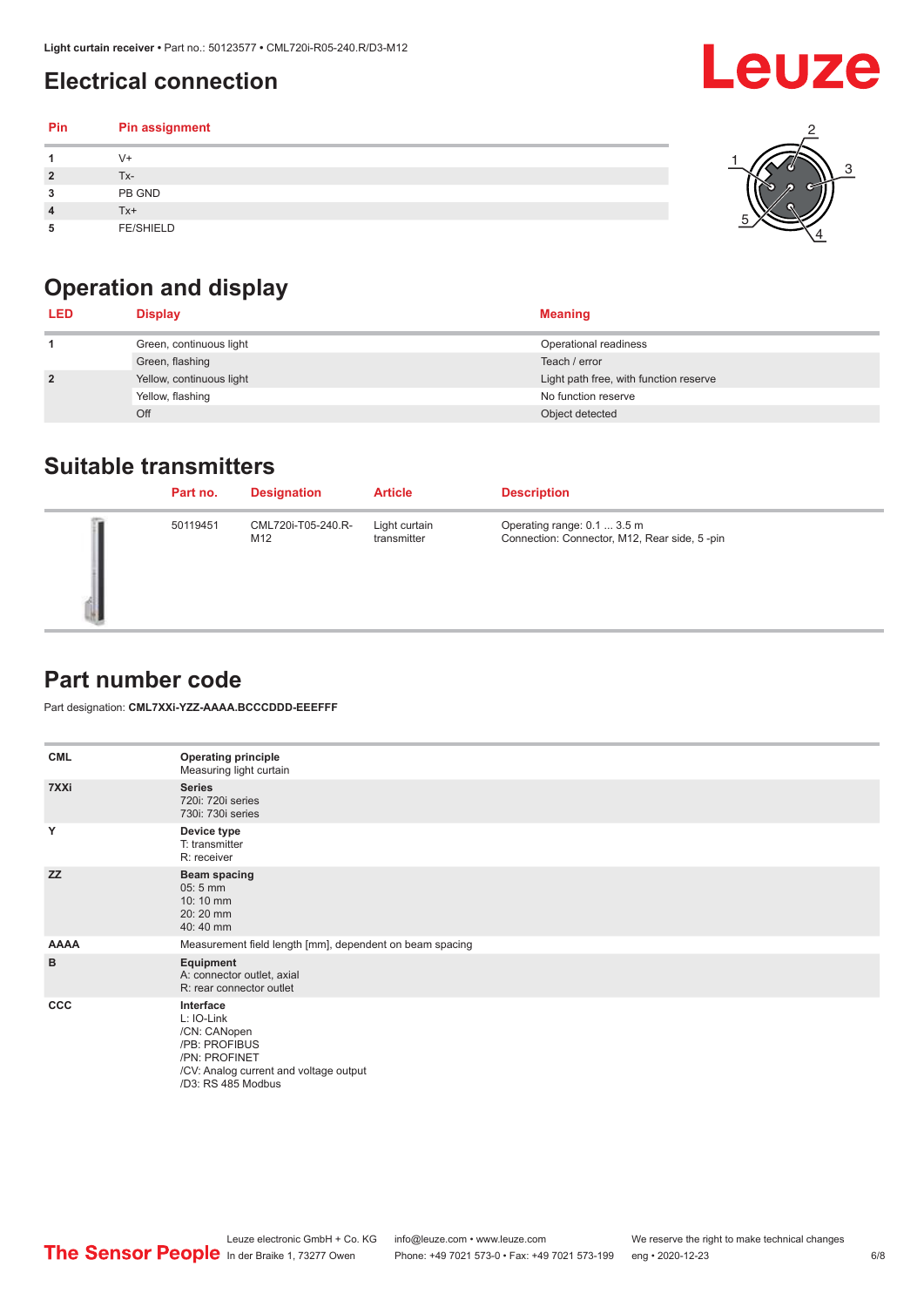#### <span id="page-6-0"></span>**Part number code**



| <b>DDD</b>  | <b>Special equipment</b><br>-PS: Power Setting                                                  |
|-------------|-------------------------------------------------------------------------------------------------|
| <b>EEE</b>  | <b>Electrical connection</b><br>M12: M12 connector                                              |
| <b>FFF</b>  | -EX: Explosion protection                                                                       |
|             |                                                                                                 |
| <b>Note</b> |                                                                                                 |
|             | $\&$ A list with all available device types can be found on the Leuze website at www.leuze.com. |

#### **Notes**

| Observe intended use!                                                                                                                                                                                                            |
|----------------------------------------------------------------------------------------------------------------------------------------------------------------------------------------------------------------------------------|
| $\%$ This product is not a safety sensor and is not intended as personnel protection.<br>$\%$ The product may only be put into operation by competent persons.<br>$\%$ Only use the product in accordance with its intended use. |
|                                                                                                                                                                                                                                  |



#### **For UL applications:**

ª For UL applications, use is only permitted in Class 2 circuits in accordance with the NEC (National Electric Code). ª These proximity switches shall be used with UL Listed Cable assemblies rated 30V, 0.5A min, in the field installation, or equivalent (categories: CYJV/ CYJV7 or PVVA/PVVA7)

#### **Accessories**

## Connection technology - Connection cables

|        | Part no. | <b>Designation</b>     | <b>Article</b>   | <b>Description</b>                                                                                                                                         |
|--------|----------|------------------------|------------------|------------------------------------------------------------------------------------------------------------------------------------------------------------|
| 2<br>W | 50132079 | KD U-M12-5A-V1-<br>050 | Connection cable | Connection 1: Connector, M12, Axial, Female, A-coded, 5-pin<br>Connection 2: Open end<br>Shielded: No<br>Cable length: 5,000 mm<br>Sheathing material: PVC |

#### Connection technology - Y distribution cables

|             |   | Part no. | <b>Designation</b>          | <b>Article</b>        | <b>Description</b>                                                                                                                                                                                                                                                                                  |
|-------------|---|----------|-----------------------------|-----------------------|-----------------------------------------------------------------------------------------------------------------------------------------------------------------------------------------------------------------------------------------------------------------------------------------------------|
| 圔<br>⋿<br>٣ | ø | 50118183 | K-Y1 M12A-5m-<br>M12A-S-PUR | Interconnection cable | Connection 1: Connector, M12, Axial, Female, A-coded, 5-pin<br>Connection 2: Connector, M12, Axial, Male, A-coded, 5-pin<br>Connection 3: Connector, M12, Axial, Female, A-coded, 8-pin<br>Shielded: Yes<br>Cable length fork 1: 5,000 mm<br>Cable length fork 2: 150 mm<br>Sheathing material: PUR |